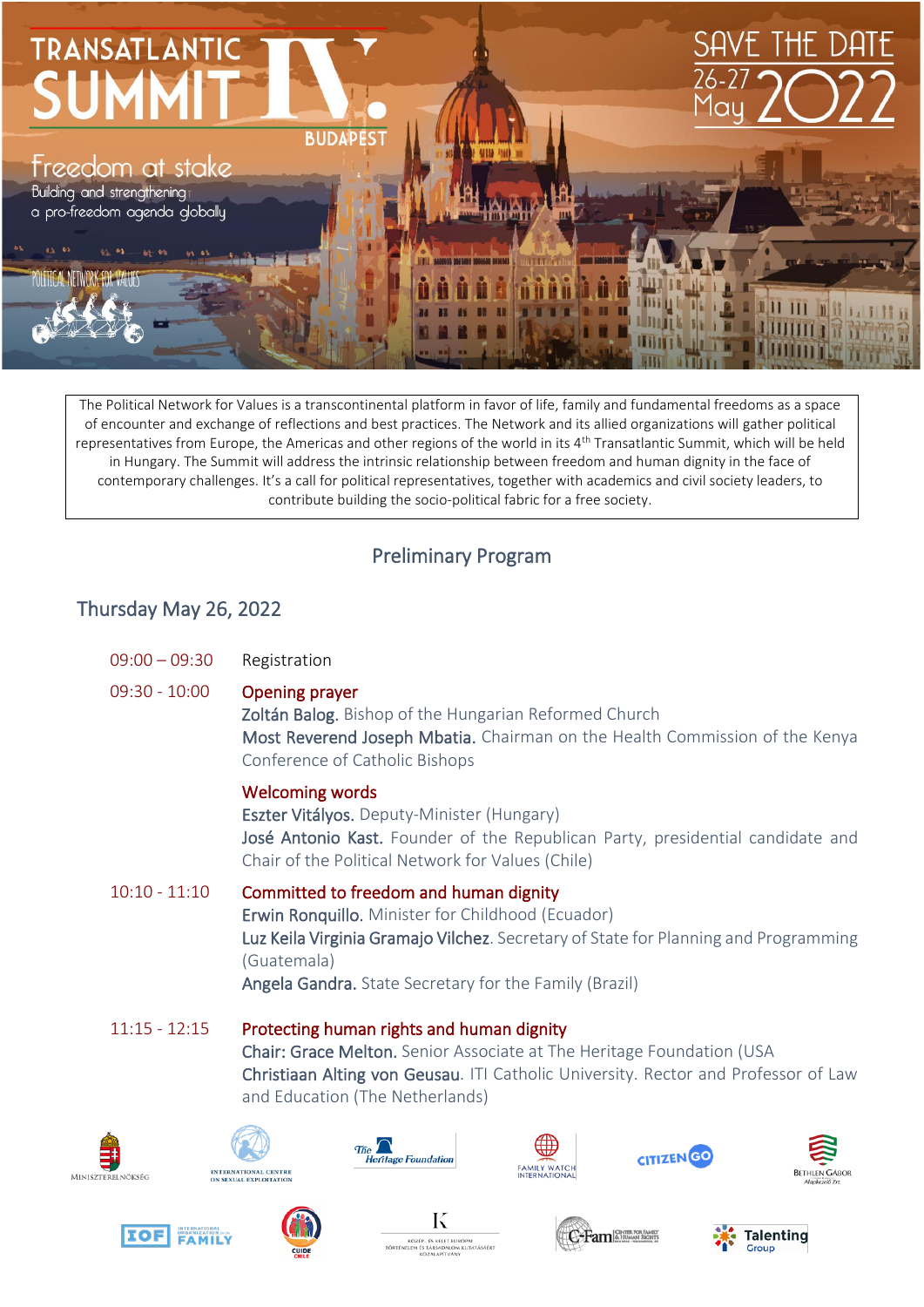Jay W. Richards. Senior research fellow in The Heritage Foundation (USA) Dawn Hawkins. Chief executive officer - International Centre on Sexual Exploitation (USA) Miklos Lukacs. Research professor on Science Technology and Innovation at

Universidad San Martín de Porres (Perú) Nacsa Lőrinc. Member of Parliament (Hungary)

- 12:15 13:15 Lunch
- 13:15 13:30 Cultural program

### 13:30 - 14:30 A path for freedom in the Future of Europe

Chair: Kinga Gál. Member of the European Parliament (Hungary) Jaime Mayor Oreja. Honorary Chair of the Political Network for Values, Former Minister of Home Affairs & Former Member of the European Parliament (Spain) Margarita de la Pisa. Member of the European Parliament (Spain) Stephen Bartulica. Homeland Movement (Croatia) Gudrun Kugler. Member of Parliament (Austria) Anna Zaborska. Member of Parliament (Slovakia)

#### 14:35 - 15:35 Economic asset of family business

Chair: Enikő Győri. Member of the European Parliament (Hungary) Alejandro Chafuen. Acton Institute (Argentina) Jesús Casado. Secretary General of European Family Businesses (Spain) Balázs Dobos. Deputy secretary of State for Economic Development (Hungary) Dr. László Rudas. President, National Association of Family Businesses (Hungary) Dávid Boross. President, Family Business Network Hungary (Hungary)

15:35 – 16:00 Coffee Break

#### 16:00 - 17:00 The key role of religious freedom in modern societies

Chair: Tristan Azbej. State Secretary for the Aid of Persecuted Christians and the Hungary Helps Program (Hungary) Michal Považan Director of the Bureau of the Commissioner of the Slovak government for the Protection of Freedom of Religion or Belief (Slovakia) Paul Coleman. Executive director of ADF International (UK)

Andrew Brunson. Special Advisor for Religious Freedom. Family Research Council (USA)

17:00 - 19:00 Networking

19:00 - 22:00 Dinner & Film Premiere: The sound of freedom Eduardo Verastegui. Film producer (Mexico) Benjamin Bull. Senior Vice President, General Counsel, and Director of the NCOSE Law Center.